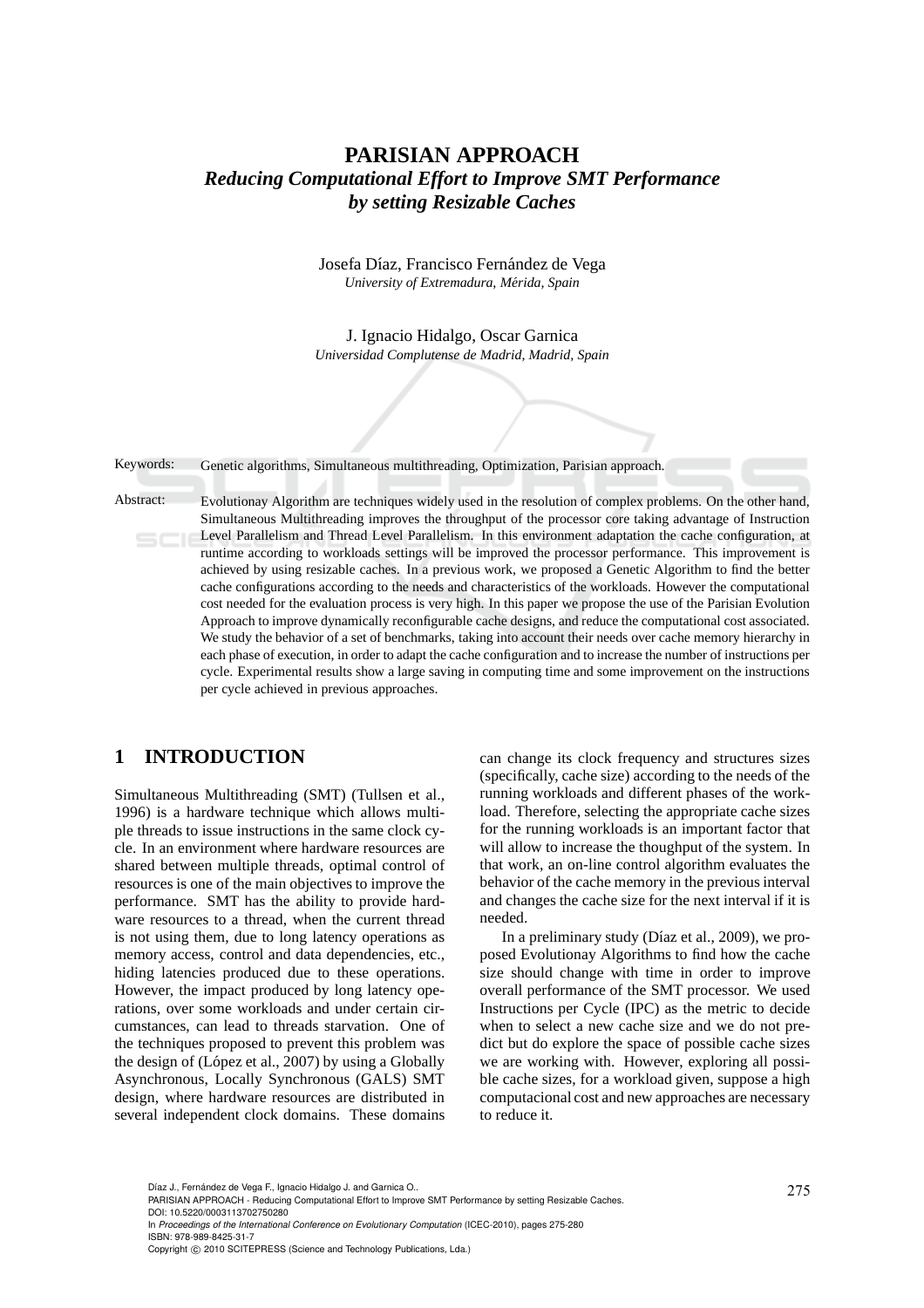In this work, we study Parisian Evolution (PA) paradigm (Collet et al., 2000) to explore the set of configurations that optimizes cache memory performance for a given workload according to their needs in each phase of the execution, and improve the processor throughput by increasing the IPC. Experimental results show a small improvement in the IPC obtained, but the main contribution is the reduction of computation time.

The rest of the paper is organized as follows. Section 2 is devoted to present the background of our work: the adaptive SMT microarchitecture and resizable caches. Section 3 presents the evolutionary algorithm techniques implemented and the simulation environment used. Section 4 describes our results and finally in Section 5 we present some conclusions and future work.

# **2 SMT MICROARCHITECTURE**

# **2.1 Multiple Clock Domain (MCD) - GALS Design**

As we have mentioned, in this paper we use the SMT-MCD architecture proposed in (López et al., 2007). This design has five independent clock domains where each domain can work at a different frequency and is able to adapt the key hardware structures in order to improve the processor performance. In this work we focus on the load/store domain and within it in the Level 1 Data Cache (L1 DCache) and shared Level 2 Cache (L2 Cache). Only load/store domain changes its frequency, the rest of domains work at a fixed frequency. L1 DCache and L2 Cache are implemented using reconfigurable caches and are changed together with the clock frequency of load/store domain.

#### **2.2 Resizable Caches**

The memory access latency is closely related to its size: the larger the memory the higher the access latency and, the smaller the memory the lower the latency. Moreover the need of a larger capacity or higher access speed depends on the current workloads in the system and their execution phase. Achieving a trade-off between memory size and access speed is a key factor to improve the throughput of a SMT processor.

L1 DCache and L2 Cache placed in the load/store domain are implemented as dynamically resizable caches using the Accounting Cache (Dropsho et al., 2002). The Accounting Cache is a n-way associative memory divided in two different partitions: the primary, *A*, and the secondary, *B*. The configuration of the Accounting Cache is defined by the number of ways assigned to the primary *A* partition. First, *k* ways are assigned to the primary A partition, the remainder  $n - k$  ways are assigned to the secondary B partition. We configure L1 Dcache and L2 Cache as 8-ways associative Accounting Caches and we evaluate four configurations in order to reduce the size of the exploration space. Hence, the configurations are  $D0(1/7)$ ,  $D1(2/6)$ ,  $D2(4/4)$  and  $D3(8/0)$  as shown in Figure 1, and both caches are modified in tandem with the frequency of the load/store domain.



Figure 1: Ways assigned to partitions A and B, by each configuration. Yellow, partition A. Green partition B.

The algorithm used in (López et al., 2007) analyzed the cache misses and hits during the last 15K instructions in order to decide the cache configuration for the next interval. In this way they used the cost of a set of cache references as an indirect indicator of the processor performance. In a preliminary work (Díaz et al., 2009), we apply GAs to find good configurations for resizable L1 Dcache and L2 Cache of a SMT processor and we used the IPC as an indicator the processor performance. However, the higher the instruction window size of an application, the higher the computational effort needed.

In this work, we propose to apply the PA Paradigm (Collet et al., 2000) to explore the better set of configurations for L1 DCache and L2 Cache of a SMT processor with a higher instruction window size and we use the IPC as an indicator the goodness of a set configurations (a problem solution). In the next section we explain the methodology used.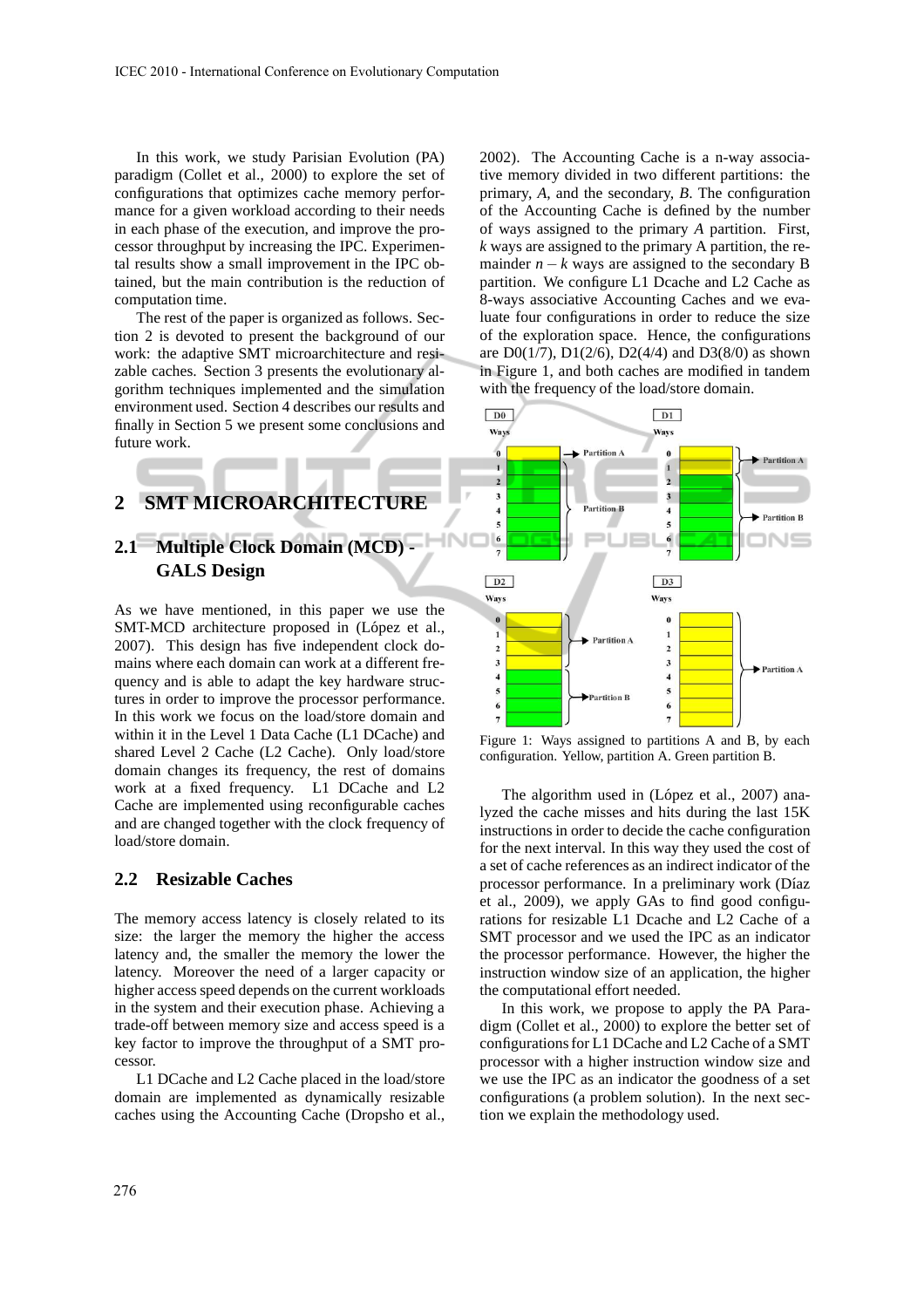## **3 Methodology**

### **3.1 GAs Background**

Genetic algorithms (GA) (Holland, 1975) are widely used to solve search and optimization problems. Several researchers have already considered the convenience of applying GAs to face problems in the Computer Architecture field. In (Díaz et al., 2009), we used a simple GA whose outline can be seen in Figure 2 and where each candidate solution was composed by a set of configurations to be applied at specific intervals when a given benchmarck is running. The fitness function includes the execution of the SMT simulator with all customized configurations to be applied in each interval and returns the result of the simulation process: IPC. Although, results were not conclusive, we were optimistic with the methodology used. However, we need to test with a higher instruc-



Figure 2: Previous approach used in (Díaz et al., 2009). GA is fed with a set of initial solutions and the returned solution is an individual with  $n = 100$  genes, each gene describing the configuration applied in each interval during the simulation of the processor.

tion window size, but the simulation time for each individual is quite large and the computational cost grows too. The overall simulation time of a candidate solution may range from several minutes to several hours depending on the benchmark. In summary, the computational cost for a small population size of 30 individuals with  $500 * 106$  insts. to execute is thus very high.

In this work, we present the application of PA Paradigm that could help us to reduce this computa-

tional cost, thus allowing a wider exploration of the space of posible solutions, in order to find good configurations for L1 DCache and L2 Cache placed in de load/store domain on a SMT processor. We use this technique to try to improve the IPC results obtained with previous approaches. In the next section, we explain this methodology in more details.

#### **3.2 Parisian Evolution**

As it is well known in the Evolutionary Computation Community, the evaluation process of the candidate solutions (individuals) is usually the most time consuming task of an EA. A good idea is to divide a possible solution in an appropriate number of subcomponents that depending on the problem can be independent or highly dependent on each other.

Classic evolutionary techniques consider an individual as a complete solution to solve a given problem. In contrast PA paradigm (Collet et al., 2000) defines an individual as a part of solution, similar to Michigan approach for Classifier Systems (Holland, 1975) which obtained a base rule from a subset of individual rules evolved. Thus, a complete solution is obtained by aggregation of multiple individuals. This approach reduces computational effort at both, individual and population levels (Olague et al., 2008).

In order to apply PA we need to meet two key conditions: (i) the problem at hand can be set apart into separate components by PA; (ii) the local fitness of a single subcomponent can be calculated. Our problem satisfies both conditions, as we will see below. Therefore, the main decisions within PA are:

- 1. Partial Encoding: number of suitable subcomponents, the individuals aggregation process to create a complete solution and the individuals's contribution.
- 2. Environment: Designing the environment where partial solutions interact to achieve better aggregate solutions.
- 3. Local and Global Fitness: Defining the fitness function to partial solution.
- 4. Population Diversity Preservation: Diversity preservation techniques need to be implemented in order to promote the diversity.

Therefore, a complete solution (population) is divided into subcomponents of the same size (individuals). The partial fitness of an individual, will be the IPC obtained in the interval of execution. The global fitness is calculated based on the contribution of each and every one of the individuals. This feature is the main difference of our approach with the original PA implementation, since in our problem the different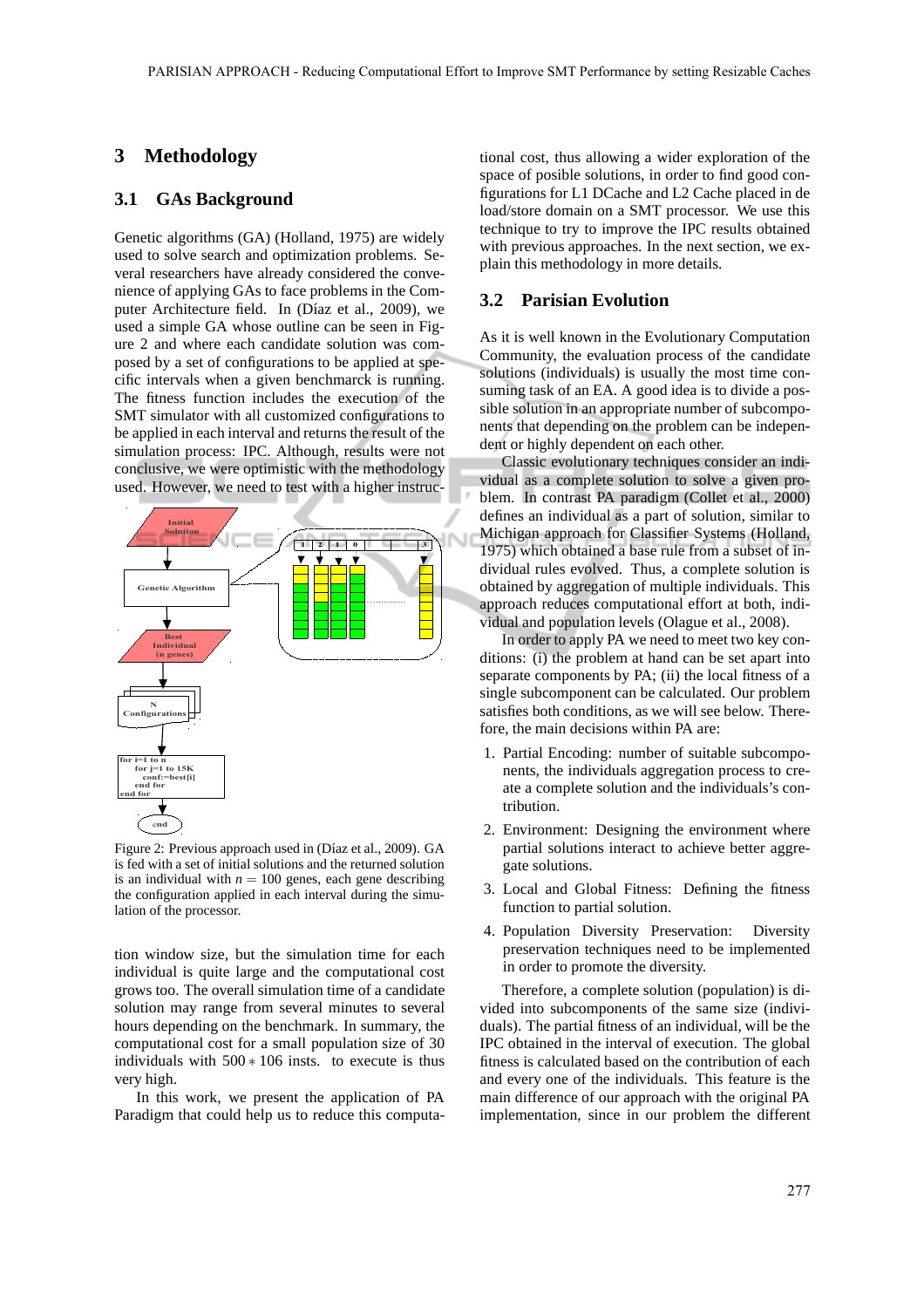subcomponents are highly dependent on each other and, one change in an individual affects individuals' results subsequently evaluated. The execution of a set of instructions leaves the memory cache in a given state, this state has a direct influence on the results to the execution of following instructions. This interdependence is what leads us to propose that all individuals contribute equally to global fitness of the complete solution. Parameters used in the PA paradigm are specified below and Figure 3 illustrates the algorithm used in our PA:

- Instruction window size 105 ∗ 106 instructions.
- Population is a complete solution composed by a series of configurations between four available configurations (D0, D1, D2 and D3) and codified by the alphabet  $\Omega = \{0, 1, 2, 3\}.$
- A configuration is applied every 15K insts. executed and every subcomponents defines an individual that will execute  $1,5*106$  instructions. The number of genes for an individual is 100 and we have a population size of 70 individuals.  $-N$
- The fitness function includes the execution of the simulator with all customized configurations and returns the individuals' IPC, based of them the IPC of complete solution (global fitness), which tries to be maximized, it is calculated.
- Tournament selection method is employed with 2 individuals per tournament and standard onepoint random crossover is employed, with a probability of 0.8.
- A random one point mutation, with a probability 0.01, is applied for changing a specific configuration for a time interval within the chromosome.

## **3.3 Fitness Function Evaluation**

A simulator for SMT architectures is needed to evaluate candidate solutions. We use a simulation environment based on the SimpleScalar toolset with MCD processor extensions and extended to support a SMT core (López et al., 2007) and ICOUNT2.8 from (Tullsen et al., 1996) as fetch policy.

In (Díaz et al., 2009) the simulator load the configurations from files and applies them sequentially for intervals of 15K insts. Every simulation finishes when all the configuration lines have been applied. In this work, the simulator has been modified to calculate the fitness value of an individual and return it during the parisian evolutionary process.

Similarly as in previous work, we have performed some experiments to evaluate the methodology and in order to speed up the algorithm we work with two key



Figure 3: Workflow of our approach. PA is fed with a complete solution and the returned solution is other complete solution composed by a set of individuals where each one has  $n = 100$  genes, each gene describing the configuration applied in each interval.

ideas: (1) we run the algorithm on a parallel computer, so that several individuals or several benchmarks experiments are evaluated simultaneously and (2) we use a complete solution composed by good configurations obtained in previous methodologies to be injected in the initial population. Therefore the algorithm begin the search with a good value as the starting point for the search process.

### **3.4 Experiments**

In this work, we have performed two experiments using PA, where we use all individuals with their local fitness to calculate global fitness: (i) Normal evolution (PA-1) with selection, crossover and mutation operations and (ii) creating a new generation based on the lastest generation and modifying some individuals by a "local search" between using the best individuals until that generation (PA-2). This second approach arises because we keep the ten best complete solutions (the global fitnes and the local fitness of all individuals). Therefore, a good solution could come from those solutions that have been considered as the best solutions. So every 15 generations, we create a new generation of individuals, originally composed of the previous generation and change 20% of individuals that are replaced by the best individual, between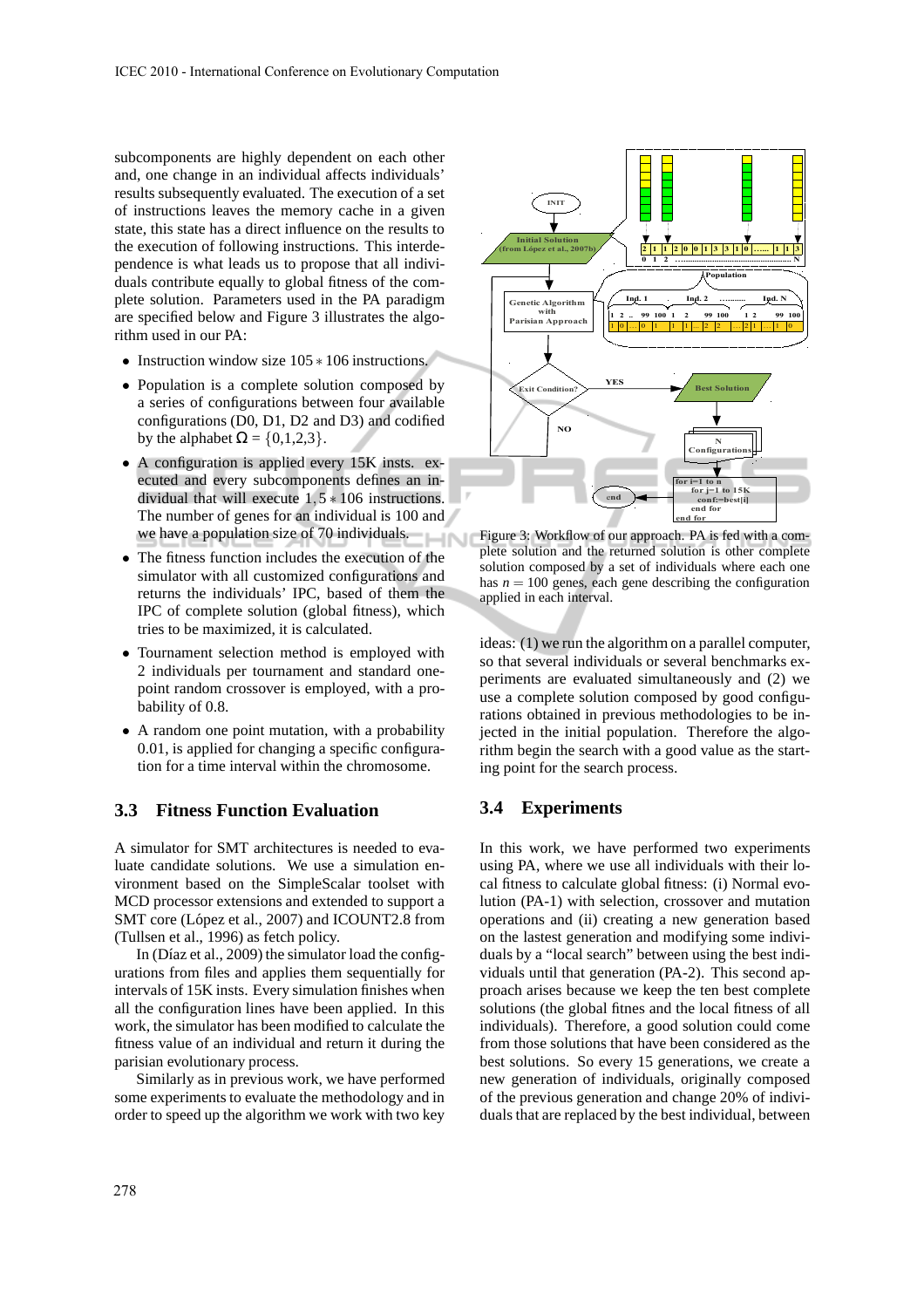those which occupy the same position in the ten best solutions saved until that time. The new generation is evaluated and if the global fitness is better than previous generation, we continue with it, otherwise we recover the previous generation.

## **4 EXPERIMENTAL RESULTS**

In this work, we use master/worker as parallel programming paradigm, and our approach has been implemented following this model. Hence, all the experiments were run on a cluster with 22 nodes, with the main process (running on the front-end processor) in charge of the whole PA algorithm –keeps the population, performs selection, crossover and mutation operations–, and worker processes (running in worker processors) are in charge of computing fitness functions (by far the most computing intensive task). In this approach, each benchmark simulated only need a worker processor to evaluate all individuals (a complete solution), therefore all bechmarks are simulated simultaneously using a master/worker model. In this work, our workload is composed of twelve programs from the SPEC2000 suite.

In the cases we have seen in section 3.4 we left to run the algorithm during 150 generations and we classify the results based on two points of view: (i) Quality and (ii) Performance. We show results obtained in the next subsections and we compared it with those obtained in (López et al., 2007).

#### **4.1 Quality Results**

We firstly analyzed quality of result where the objective is to maximize the IPC, comparing the IPC obtained in (López et al., 2007) with our results: Table 1 compared results obtained for integer bechmarks and Table 2 shows results obtained for floating point benchmarks with both approaches.

Table 1: Comparison integer benchmarks IPC in both two PA versus (López et al., 2007b).

| Benchmark | Prev. Approach | PA(1)  | PA(2)  |
|-----------|----------------|--------|--------|
| gzip      | 2.0480         | 2.0713 | 2.0693 |
| vpr       | 1.8621         | 1.9475 | 1.9448 |
| cc1       | 1.2273         | 1.2314 | 1.2286 |
| mcf       | 3.5278         | 3.5319 | 3.5302 |
| crafty    | 2.0196         | 2.0218 | 2.0176 |
| twolf     | 3.8961         | 3.8993 | 3.8958 |

These results were obtained after running 3 executions during 150 generations and the improvement

|  | Table 2: Comparison Floating-Point Benchmarks in both     |  |  |
|--|-----------------------------------------------------------|--|--|
|  | two PA approach implemented versus [López et al., 2007b]. |  |  |

| Benchmark    | Prev. Approach | PA(1)  | PA(2)  |
|--------------|----------------|--------|--------|
| swim         | 3.4854         | 3.4855 | 3.4855 |
| applu        | 1.8941         | 1.9240 | 1.9238 |
| galgel       | 3.7409         | 3.7510 | 3.7480 |
| art          | 0.8634         | 0.9024 | 0.9073 |
| hline equake | 3.4105         | 3.4130 | 3.4101 |
| lucas        | 3.1293         | 3.1293 | 3.1294 |

achieved are not conclusive. The overall average improvement to the first approach is *0,8237%* and for the second is *0,7229%*. The most important improvement is seen in *vpr* with *4,5862%* for the first approximation and *4,4412%* for the second, and *gzip* with *1,1377%* and *1,0400%* respectively. The rest of bechmarks did not improve or the improvement achieved is not relevant.

Table 2 shows the results of floating-point benchmarks for both implementations compared with previous approach in (López et al., 2007). For the same number of execution (3) and during 150 generations, the improvement achieved is not conclusive and their behaviors are similar to integer benchmarks. The overall average improvement is 0,4938% and 0,4872% and only *applu* and *art* achieve the most important improvement with *1,5786% - 1,5680%* and *4,5170% - 5,0845%* for each approach implemented respectively. As integer benchmarks, the rest did not achieve a conclusive improvement or this improvement is not relevant.

However, the second approach obtains worse performance than the first, in most of the benchmarks. *Vpr* is the only one that improves over the previous approach. In our PA implementation we are actually using only one global individual. It is possible that the Local Search process stops the normal evolution of the algorithm, since when a local search solution is generated we could be climbing to a far point of the search space. Hence, we should improve in future works the generation of local search solutions by (i) assuring that we are studying real neighbor solutions and (ii) increasing the number of global solutions.

### **4.2 Performance Results**

In this subsection performance's results are shown. We must bear in mind that the only difference with the previous approach (Díaz et al., 2009) is the PA paradigm employed. Both the master/worker approach and the blade system were also used before in the same conditions. We can see how the reduction of time is very important using PA paradigm and the IPC obtained with this approach is similar or greater